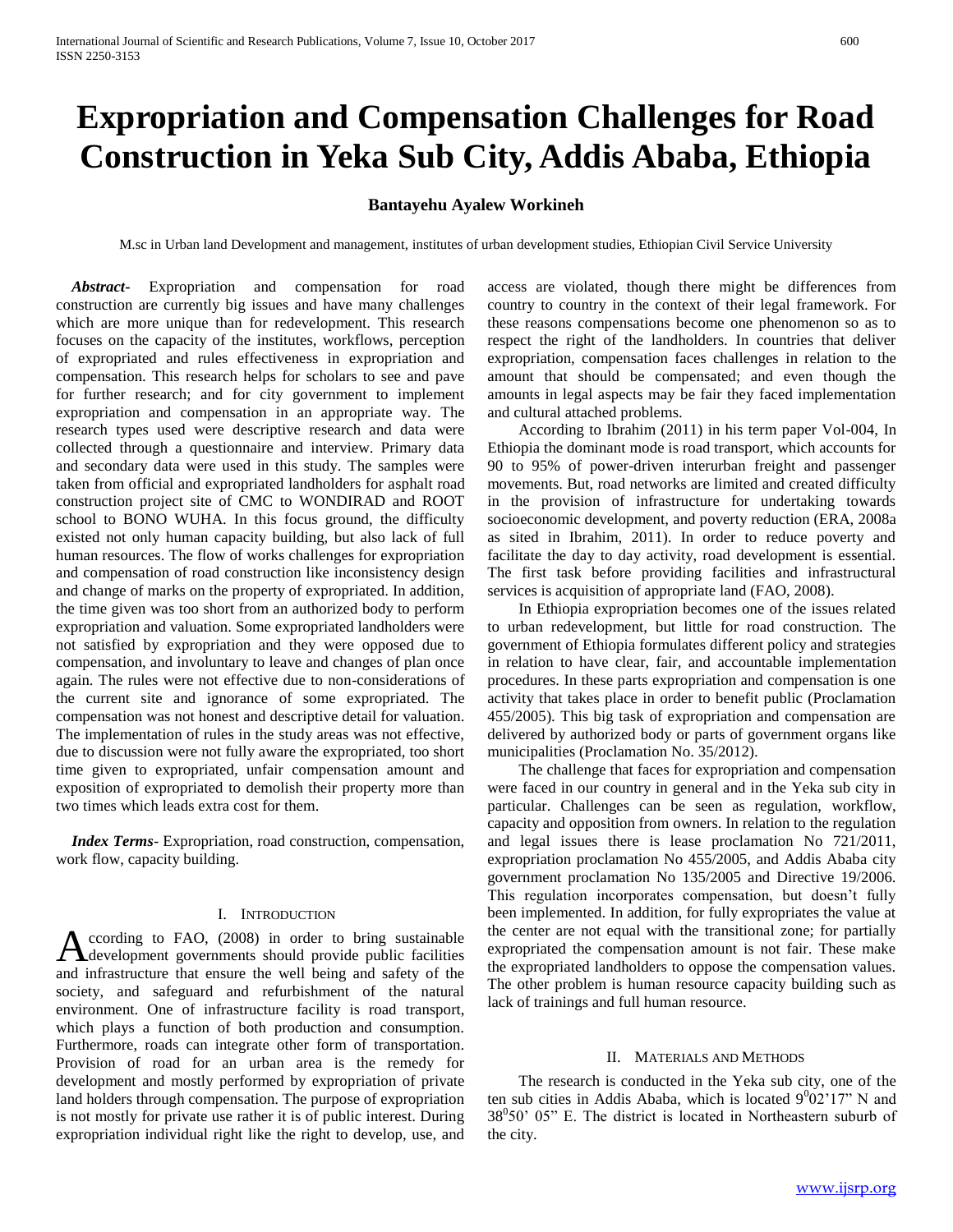The type of research was a descriptive, which described the challenges of expropriation and compensation in the Yeka Sub City. The research strategy that followed was case study type. The paradigm or the research's approach that research essentially developed was qualitative research, which describe qualitatively. The sampling techniques have been non probability sampling, which is used to select respondents of officials; and key informants were selected purposively but total expropriated landholders in the selected site areas were taken through senses method.

 This research used both primary and secondary data sources. The primary data was collected by researcher from governmental bodies such as officials, leaders, communities that were affected by the expropriation and from some key informants. The secondary data sources for this research was taken from books, article, journals, and unpublished materials. These sources have legal, procedural and theoretical aspects. Constitutions, Proclamation, directives and manuals that are described in relation to expropriation and compensation were used as secondary data sources which are relevant to this research.

 The methods of data analysis were both qualitative and quantitative data analysis. The quantitative data were analyzed using SPSS to generate percentage, table and graph. The data collected from interviews and open ended questions were analyzed by using content analysis. A description was prepared to reflect the discussion using participants own words.

#### III. RESULTS AND DISCUSSION

 In this part human resource capacity of Urban Development and Renewal Office, work flow between the institution, perception of expropriated and their reflection, and rule and regulations effectiveness and implementation were described.

# IV. HUMAN RESOURCE CAPACITY

 The total number of workers in study area office was 36. In this office structural human resource requirement was 42. The institute requires eight skilled human resources that would worked in expropriation and compensation.

|    | S.NCapacity building elements        | Response        | Number Percent |       |
|----|--------------------------------------|-----------------|----------------|-------|
| 1. |                                      | Yes             | 20             | 95.2  |
|    | Training                             | No              |                | 4.8   |
|    |                                      | Total           | 21             | 100.0 |
| 2. | Capacity built due to training Lower | Higher          |                | 0.0   |
|    |                                      | Medium          |                | 35.0  |
|    |                                      |                 |                | 25.0  |
|    |                                      | Not that much 8 |                | 40.0  |
|    |                                      | Total           | 20             | 100.0 |

**Table 1.1: Trainers and their capacity built**

Source: Based on field survey by the Author.

 In table 1.1, Less than 5% of the respondent did not gain training. More than 95% got training, from which majority of the respondents that accounted 65% were responded that their capacity was built lower and not that much by the trainings. This was due to low frequency of training delivered and 35% of respondents' responded training built their capacity at medium level. Nobody was responded their capacity was highly built through training.

 Generally, In Yeka Sub City Urban Development and Renewal Office majority gained the training, that most of their capacity was not built that much, lower and medium level.

|  |  | Table 1.2: Satisfaction of officials by training frequency |  |  |  |
|--|--|------------------------------------------------------------|--|--|--|
|--|--|------------------------------------------------------------|--|--|--|

| Frequency<br>of Training    | Satisfaction on Frequency of Total<br>Training |         |                                              |      |    |       |
|-----------------------------|------------------------------------------------|---------|----------------------------------------------|------|----|-------|
|                             | Yes                                            |         | No                                           |      |    |       |
|                             |                                                |         | Number Percent Number Percent Number Percent |      |    |       |
| One time in0                |                                                | $0.0\,$ |                                              | 40.0 |    | 40.0  |
| times <sup>3</sup><br>Two   |                                                | 15.0    | 2                                            | 10.0 |    | 25.0  |
| time0<br>One<br>beyond<br>a |                                                | $0.0\,$ |                                              | 35.0 |    | 35.0  |
| Total                       |                                                | 15.0    | 17                                           | 85.0 | 20 | 100.0 |

Source: Based on field survey conducted by Author.

 In table 1.2, Participant that most of them were trained at least twice a year were responded that their capacity built at medium level, whereas others that trained one time within a year and beyond a year were built their capacity not that much and lower. In this context of Capacity building for them, capacities were built for the majority was not that much and lower. Generally, the more they were participating in training were satisfied.

# **Table 1.3: Perception of capacity building through training by purpose of trainings to perform tasks**

| Purpose                                 | ofCapacity Building                    |      |   | through <sub>Total</sub> |    |       |
|-----------------------------------------|----------------------------------------|------|---|--------------------------|----|-------|
| Trainings for Training                  |                                        |      |   |                          |    |       |
| Perform<br>$\bf {Toob}$                 | Strongly agree Agree                   |      |   |                          |    |       |
|                                         | Numbe Percen Numbe Percen Numbe Percen |      |   |                          |    |       |
| <b>Increase</b>                         |                                        |      |   |                          |    |       |
| ability                                 |                                        | 42.9 |   | 4.8                      | 10 | 47.6  |
| Makes to be <sub>2</sub><br>responsible |                                        | 9.5  |   | 9.5                      | 4  | 19.0  |
| Helps<br>$\mathrm{to}_{4}$<br>increase  |                                        | 19.0 |   | 14.3                     |    | 33.4  |
| Total                                   | 15                                     | 71.4 | 6 | 28.6                     | 21 | 100.0 |

Source: Based on field survey by Author.

 In table 1.3, majority of respondents was strongly agreed training built human capacity, from them that accounted 42.9% strongly considered training as way of increased ability. 28.6% were agreed capacity would be enhanced through training from them majority that accounted 14.3% of the respondents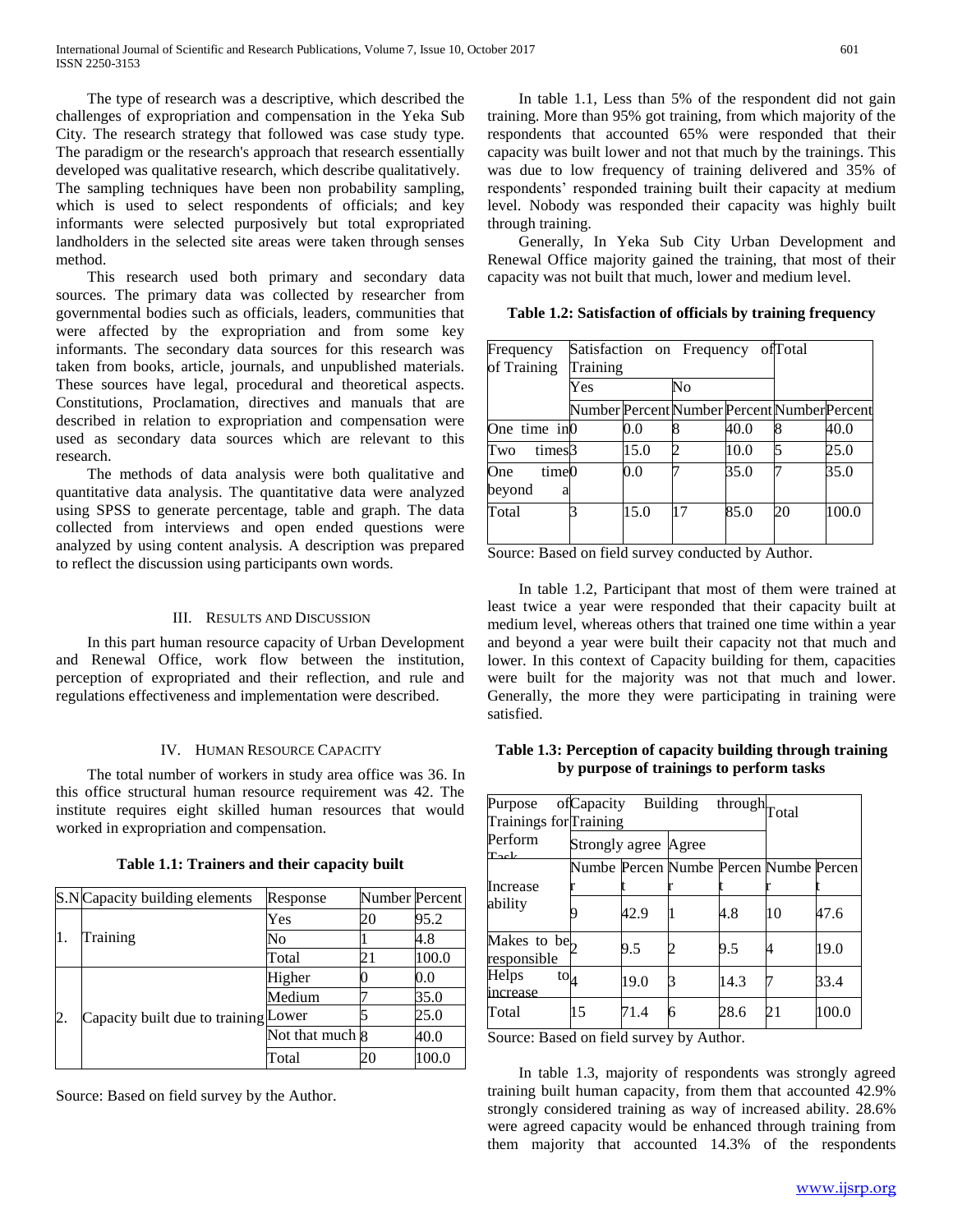considered training enhanced customer satisfaction. Less of the respondents were agreed capacity would enhance through training and make to be responsible.

 Generally, official respondents strongly agreed with trainings built capacity and their perception to perform tasks were training increases ability and customer satisfaction. Less of respondents that were agreed capacity can be built through training were believed that training makes responsible for performing tasks. In this context workers have better attitude towards trainings and its function.

#### V. WORK FLOW IN EXPROPRIATION AND COMPENSATION

 Expropriation and compensation for road construction in the Yeka sub city requires the integration of the Addis Ababa Cabinet, Addis Ababa Plan Institutes, Addis Ababa Road Authority, Construction Industry Development and Maintenance Authority and Finance and Economy Development Office and Districts in different level. The Addis Ababa cabinet has the power to permit construction of road projects or other urban redevelopment. After giving permission Road Authority sends design that was approved by urban plan institutes. The plan institute has the authority to approve plan of the city. The road authority has delegated power to construct road, before it the plans, firstly approved by plan institutes that were designed by consultants or road authority officials. In addition, the authority mark area within identified color by indicating how many amounts would be expropriated and finally pay compensation after valuation approved and received from urban development and renewal office. Construction Industry Development and Maintenance Authority and Finance and Economy Development Office determines the current unit cost of construction inputs and which used as a means of performing valuation for Urban Development and Renewal Office for road construction.

 As interview conducted in the study area, Yeka Land Development and Management Office holds six offices that are worked integrate, so as to achieve the goal of authority. Urban Development and Renewal Office/UDRO/ organized under Office of Land Development and Management. This office specifically performs expropriation and compensation within case teams and collaboration with other stakeholders. UDRO has five case teams and major tasks are achieved mission of the authority by making clear for road construction in a specific manner. Compensation Data Collector Case Team /CDCCT/ collect data of landholders based on design received form Road Authority. CDCCT take evidences of the physical aspect of property through photo and any legal owned evidences that landholders had on the property of expropriated. Compensation Valuator and Interpreter Case Team /CVICT/ take measures data from CDCCT and perform valuation based on the assigned value by encoding data into the computer system. Compensation Valuator and Interpreter Approval Case Team/CVIACT/ checked out valuation and compensation issue that were interpreted by CVICT. After clearly identified this case team finally transfer evidences for Place Clearance Case Team/PCCT/; in addition the final version of the approved evidence used for compensation if the landholders evidences are compatible with the Directive no 19/2006. Place Clearance Case Team/PCCT, mainly clear land for road construction. PCCT delivered tasks by integrating with

districts. After accepting full evidences from CVIACT, then ordered landholders to take away their property that did not belong to compensation, but when the expropriated get the compensation they work with district to remove property for government. Mostly property of compensated are taken by expropriated through payment of 10% what they are compensated. Expropriated Rehabilitation Case Team/ERCT/ proposed different fund raising project to deliver rehabilitation for expropriated. ERCT take information from CVIACT and perform a needs assessment of expropriated and then create linkage with NGOs, Small and Micro Enterprise, Education and Health Sector and Women, Youth and Children Affairs Office.

# **Table 1.4: Time given for expropriation and ways they make compatible with their plan.**

| Variable                                                     | Response           | Number | Percent |
|--------------------------------------------------------------|--------------------|--------|---------|
| Time<br>suffices                                             | toYes              |        | 1047.6  |
| perform Expropriation $\overline{No}$                        |                    | 11     | 52.4    |
| Total                                                        |                    | 21     | 100.0   |
| Amount of sufficient More than one year  1<br>time permitted |                    |        | 10.0    |
|                                                              | One year           |        | 0.0     |
|                                                              | Less than one year | q      | 90.0    |
| Total                                                        |                    | 10     | 100.0   |

Source: Based on field survey conducted by Author.

 In table 1.4, 52.4% responded that the time given for expropriation for them wasn't enough. 47.6% of respondents responded authority bodies give enough time. For respondents that responded time given to them was enough requested to specify the amount of time given; in these contexts that accounted 90% respond time given to them was less than one year. The remaining 10% of them responded that time given from authority body to expropriated was more than one year.

In Addition interviewed respondents were responded that the time given for expropriation were not enough. Whereas, as Directive No 19/2006 declared any concerned body that want to be performed development like road, for demarcation approval the institute should give the design of the project before one year within clear and identifiable manner. Giving two months make the burden for landholders and even officials so as to perform what was requested. The landholders became not satisfied with the time given to remove their property.

 As the interview was conducted in the work flow of expropriation and compensation, the challenges that were faced from Road Authority were inconsistency of design and given short period of time to perform expropriation. The plan was designed by Road Authority and approved by City Plan Institute. The Road Authority marked on the fence of landholders based on design. Then the order was transferred from Land Clearance Case Team to remove their property for landholders in project sites through Districts. After removal based on marked site they again construct fence. At the other time the design was extended to some area and ordered them ones again. Such activities make the extra cost to landholders. The integration among different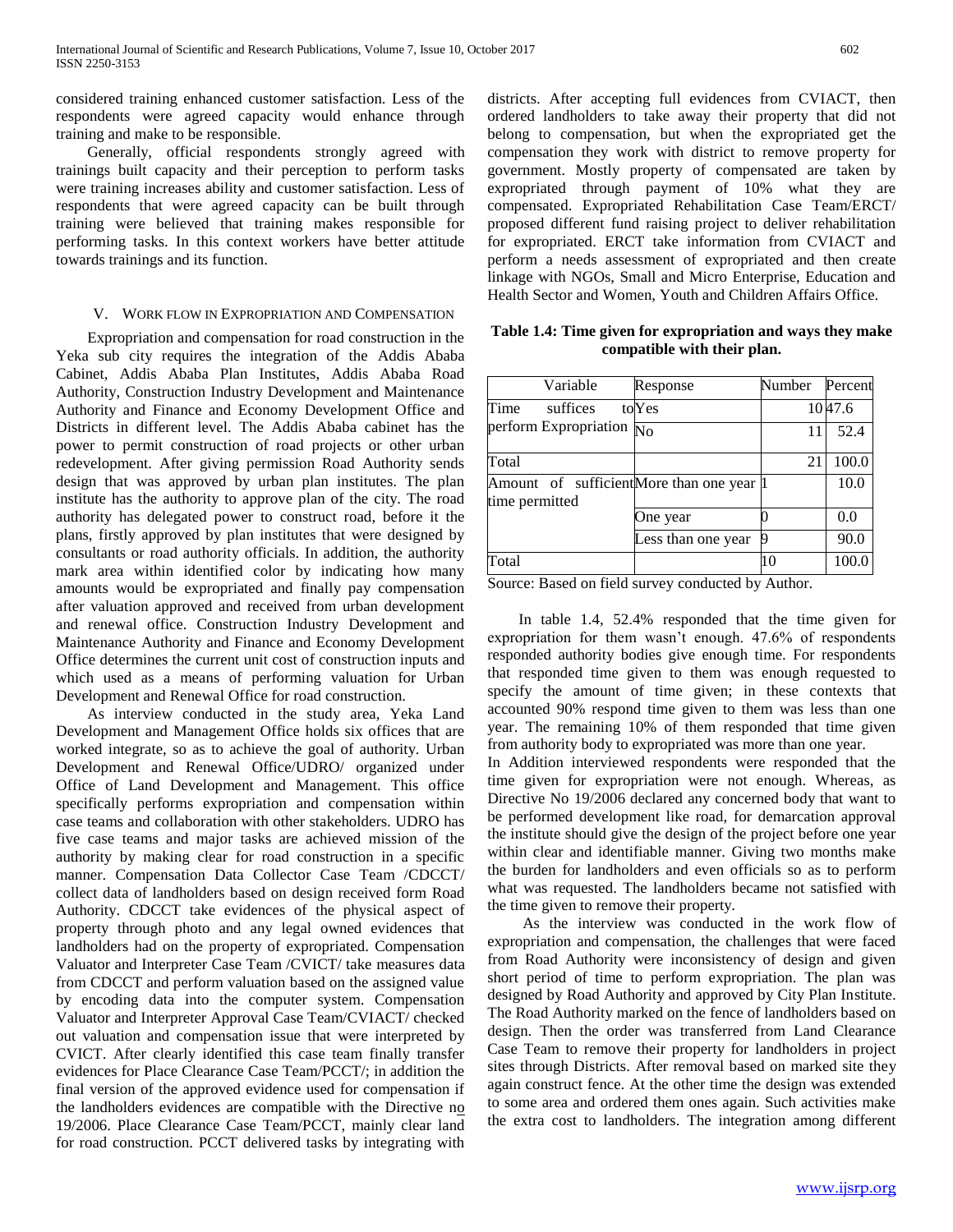stakeholders decreases the problems that would face like inconsistency design.

 Generally, short period of time given and inconsistency of design faced challengeable issue to expropriator. Expropriation is big issue that needs care, since it makes the loss of resource like capital and labor.

# VI. SITUATION OF EXPROPRIATED DURING EXPROPRIATION AND COMPENSATION

 This part of finding holds types of demolished or taken from landholders for road construction, hearing, feeling and participation of expropriated, acceptance of expropriation, complainant and their satisfaction.

# **Table 1.5: Type of property and information delivered for demolish.**

| Property demolished and Response |                                              | Number Percent |       |
|----------------------------------|----------------------------------------------|----------------|-------|
| Information                      |                                              |                |       |
| Delivered                        |                                              |                |       |
| of<br>propertyFence<br>Types     |                                              | 25             | 21.7  |
| demolished                       | House                                        | 34             | 29.6  |
|                                  | Fence and house                              | 56             | 48.7  |
|                                  | Total                                        | 115            | 100.0 |
| Time of Hearing                  | aboutGreater than                            | 675            | 65.2  |
| their property to be             | Greater than                                 | 317            | 14.8  |
| taken<br>for                     | road <sub>Greater</sub><br>than <sup>5</sup> |                | 4.3   |
| construction                     | Less than1month  18                          |                | 15.7  |
|                                  | Total                                        | 115            | 100.0 |

Source: Based on field survey conducted by Author.

 As collected data from the field, 21.7% demolished their fences. The 29.6% landholders' house was demolished and 48.7% expropriated their fence and house. Generally, in the two project sites, the demolished property of landholders was a fence, house, and the fence and the house. Mostly demolished properties were fence and building.

 The 65% of landholders heard expropriation would be performed before six months, 14.8% of respondents was heard about the expropriation issue before three months. Less than 5% of respondents were heard issues of expropriation before a month, and 15.7% of respondent were heard expropriation deliverable time less than one month. The respondents heard this information either formally or informally, but this information was not the exact time to leave the land within the identified demolished part and the amount of compensation.

 As declared in directive No 19/2006 Road Authority prepared and deals with the plan institute for approval and then send a plan for Urban Development and Renewal Office. Then after, the office performed its own discussion with the community on the issue of road construction. The office selected representative from community through discussion. The aim of this meeting was making awareness that road would be constructed and selecting committees. It was not to remove their property because the demarcation or identification was not indicated.

**Table 1.6: Acceptance of expropriation and their reason**

| Variable                 | Response                                                                 | Number     | Percent |
|--------------------------|--------------------------------------------------------------------------|------------|---------|
| Acceptance               | Yes                                                                      | 67         | 58.3    |
| tο<br>Expropriatio       | No                                                                       | 48         | 41.7    |
| n                        | Total                                                                    | 115        | 100.0   |
| Reason for<br>Acceptance | will<br>this49<br>benefit from<br>T<br>development                       |            | 73.1    |
|                          | Does not create any problem <sup>2</sup><br>for me                       |            | 3.0     |
|                          | constructed 16<br>The<br>road<br>previously<br>were<br>more<br>difficult |            | 23.9    |
|                          | Total                                                                    | 67         | 100.0   |
| Reason for               | Expropriation highly affected <sub>20</sub>                              |            | 41.7    |
|                          | not accepting didn't like to leave my land                               | $\vert$ 15 | 31.3    |
|                          | The compensation may not be <sup>6</sup><br>enough                       |            | 12.5    |
|                          | lost my neighbor and not <sup>3</sup><br>benefited from<br>Development   |            | 6.3     |
|                          | The road could be constructed <sub>2</sub><br>without affected me        |            | 4.2     |
|                          | Fear of unknown                                                          | 2          | 4.2     |
|                          | Total                                                                    | 48         | 100.0   |
|                          |                                                                          |            |         |

Source: Based on field survey conducted by Author.

 As shown in table 1.6, more than 58% of respondents were accepted expropriation, from them majority of respondents were reason out the acceptance they would benefit from development, less than 24% were reflected previously constructed road was difficult, and 3% of respondents which is insignificant reason out acceptance of expropriation as did not create any problem for them. 41.7 % were not accepted expropriation, from them 73% of respondents reason out opposition for expropriation were highly affected them and involuntary to leave the land. Less than 13% were opposed expropriation because of future expectation of compensation. The share of opposition expropriation due loss of a neighbor and didn't benefit from development and constructed road would perform without expropriation was quite insignificant due to most of them were not fully expropriated and narrow nature of previously road.

 Generally, Most of landholders were accepted expropriation and their reason was the future expectation of benefit and development and thinking current problem that faced due to poor quality and gully nature of the road.

 As the interview was conducted with expropriated, landholders those mostly opposed were highly expropriated. Landholders were not happy with expropriation process and most of them were feeling sad. The given time and not participating in the development process made them not to accept expropriation process.

 In relation to the procedure of expropriation and general perception one expropriated responded as follows: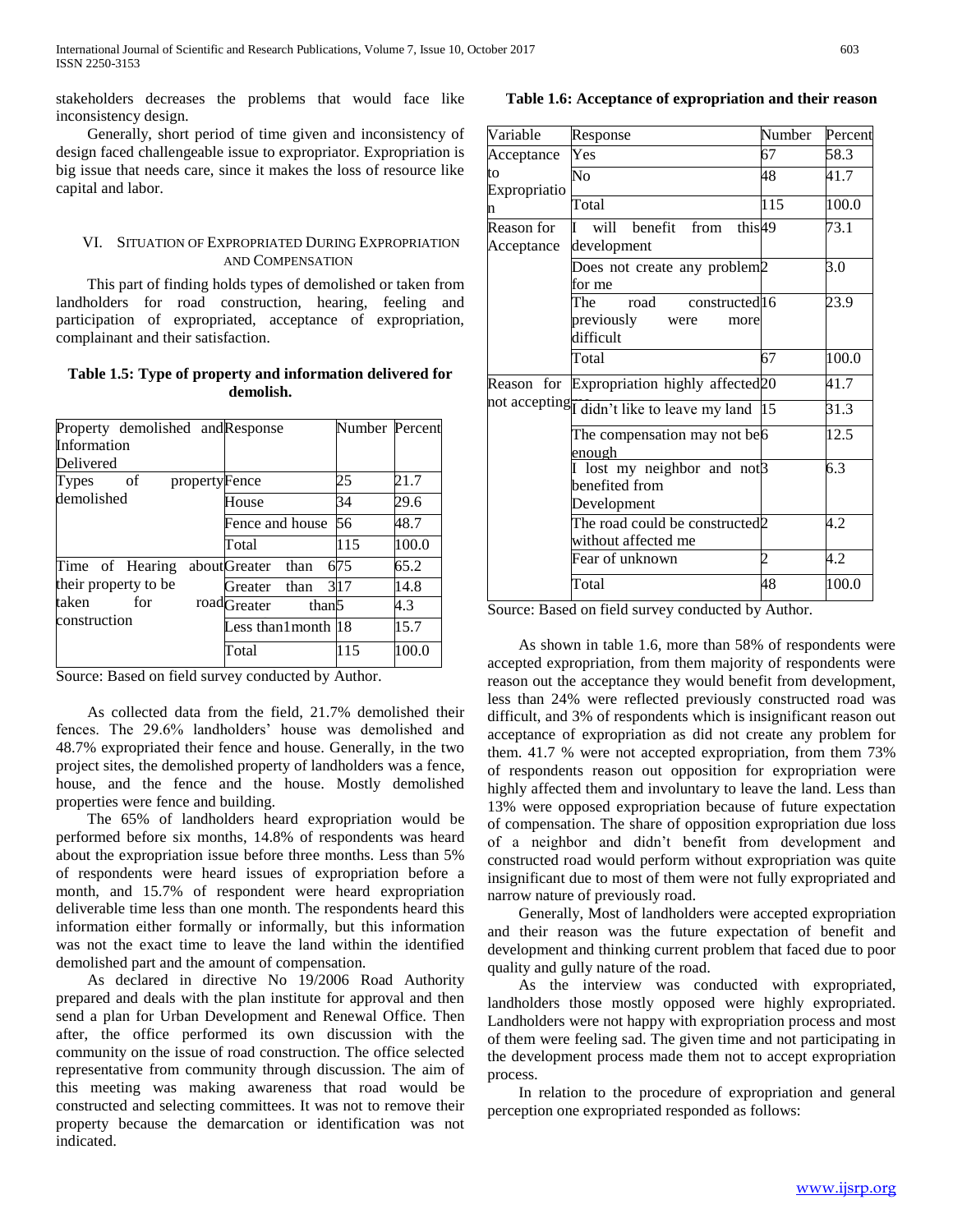*In this road construction I lost many things like land, fence, and a house that I was feeding my children by renting a house. But this is already happening as you can see the road is not yet started construction. We removed our property last year, it is almost one year. Starting that time infrastructural facilities like light and water services are blocked. There is blow off the dust, and assumed how much it damages our health. In relation to compensation, as I tell you I lost three shops that were constructed through building in good manner, for this property the compensation amount were 30,000 ET, which were not enough for demolishing. Even though I was paid 10 per cent of 30,000 ET birr to get compensation for demolishing property and I am not clear with this payment. In addition, my neighbor was not getting compensation, because of lack of money to pay the requested amount for their remains of demolished property. The time given to demolish was not enough. One day a letter was sent from district administrator to demolish, and they came in third day and said unless you have not demolished it, we demolish by force they said. Assume, it requires money, how can I get? Generally, these expropriations were not participatory and development was not performed as they were saying at first time, this is why some of them were opposed.*

**Table 1.7: Participation in the expropriation process by the satisfaction of expropriated in expropriation process and reason of not participating.**

| Participating                |                                    | inExpropriation                         |      |    |      | Process <sub>Total</sub> |       |
|------------------------------|------------------------------------|-----------------------------------------|------|----|------|--------------------------|-------|
| <b>Expropriation Process</b> |                                    | Yes                                     |      | No |      |                          |       |
| Yes                          |                                    | NumberPercentNumberPercentNumberPercent |      |    |      |                          |       |
|                              |                                    |                                         | 7.8  |    | 3.4  | 13                       | 11.2  |
| No, reason<br>for none       | New<br>in the<br>presences of      |                                         | 6.1  | 40 | 34.8 | 47                       | 40.9  |
|                              | None<br>participation voluntary to |                                         | 4.3  | 23 | 20.0 | 28                       | 24.3  |
|                              | Another                            |                                         | 5.2  | 21 | 18.3 | 27                       | 23.5  |
| Total                        |                                    | 27                                      | 23.5 | 88 | 76.5 | 115                      | 100.0 |

Source: Based on field survey by Author.

 In table 1.7, 76.5% of landholders were not satisfied, but 23.5% satisfied with expropriation process. In relation to participation from the total landholder, 88.7% were not participating in Expropriation process, whereas 11.3% was participated. Of the total respondents more than 64% reasoned for absenteeism for participation were lack of awareness and other reasons like not inviting for participation, from which 53% of them were dissatisfied with expropriation process. Nearly 24% of expropriated reasoned for their non participation as involuntary to participation, from them, 20% were dissatisfied with expropriation process.

 According to Food and Agricultural Organization (FAO), the guiding principles for process of compulsory acquisition should be based on participation. Participation means the affected people; different organizations should be included in the planning process; support should be provided to landholders and occupants to participate successfully at the time of discussions in valuation and compensation.

Generally, most expropriated landholders were not participating in expropriation process; in the study area, participated in expropriation process were more satisfied than none participants.

**Table 1.8: Expropriated feeling expression mechanisms and measures taken by government.**

| Variable                 | Response                                      | <b>NumberPercent</b> |       |
|--------------------------|-----------------------------------------------|----------------------|-------|
|                          | Through active participation                  | 3                    | 14.3  |
| Mechanisms               | Through keeping silent                        |                      | 33.3  |
| of expression<br>Feeling | Through showing unwanted <sub>o</sub><br>acts |                      | 42.9  |
|                          | Jnknown                                       |                      | 9.5   |
|                          | Total                                         | 21                   | 100.0 |
| Mechanisms               | Using police                                  |                      | 41.2  |
| make<br>to               | the By negotiating them                       | q                    | 52.9  |
| land free                | Another reason                                |                      | 5.9   |
|                          | Total                                         | 17                   | 100.0 |

Source: Based on Field Survey Conducted by Author.

 In table 1.8, more than 76% of official respondents were responded that expropriated expressed their feelings through keeping silence and showing unwanted acts. Less than 15% of respondent were responded that expropriated expressed their feelings through active participation and nearly 9% respondents were not identified way of feeling expression.

 Generally, most landholders that accepted expropriation where leaving land immediately as compared to none accepted of expropriated land holders.

**Table 1.9: Compensation offered satisfaction and its reason.**

| Variable             | Response                               | Number Percent |      |
|----------------------|----------------------------------------|----------------|------|
| Compensation         | Yes                                    | 66             | 57.4 |
| offered              | No                                     | 49             | 42.6 |
| Satisfaction         | Yes                                    | 6              | 9.1  |
| with<br>compensation | No                                     | 60             | 90.9 |
|                      | Compensation is low                    | 46             | 76.7 |
|                      | Inappropriate valuation of<br>property |                | 11.7 |
| Reason for notLate   | compensation <sup>1</sup>              |                | 1.7  |
| satisfying           | with.<br>Unequal treatment<br>others   |                | 5.0  |
|                      | Does not include location<br>advantage |                | 5.0  |

Source: Based on field survey by conducted by Author.

 As shown in table 1.9, 57.4% of expropriated got compensation, whereas, 42.6% did not get compensation. Out of compensated 90.9% of them were not satisfied with compensation in which 9.1% were satisfied with compensation. The majority responded the reason for dissatisfaction of compensation was the lowest amount of compensation.

 According to FAO, availability of ambiguous legal right makes the difficulty in the determination of equivalent compensation. As interview and questionnaire were conducted,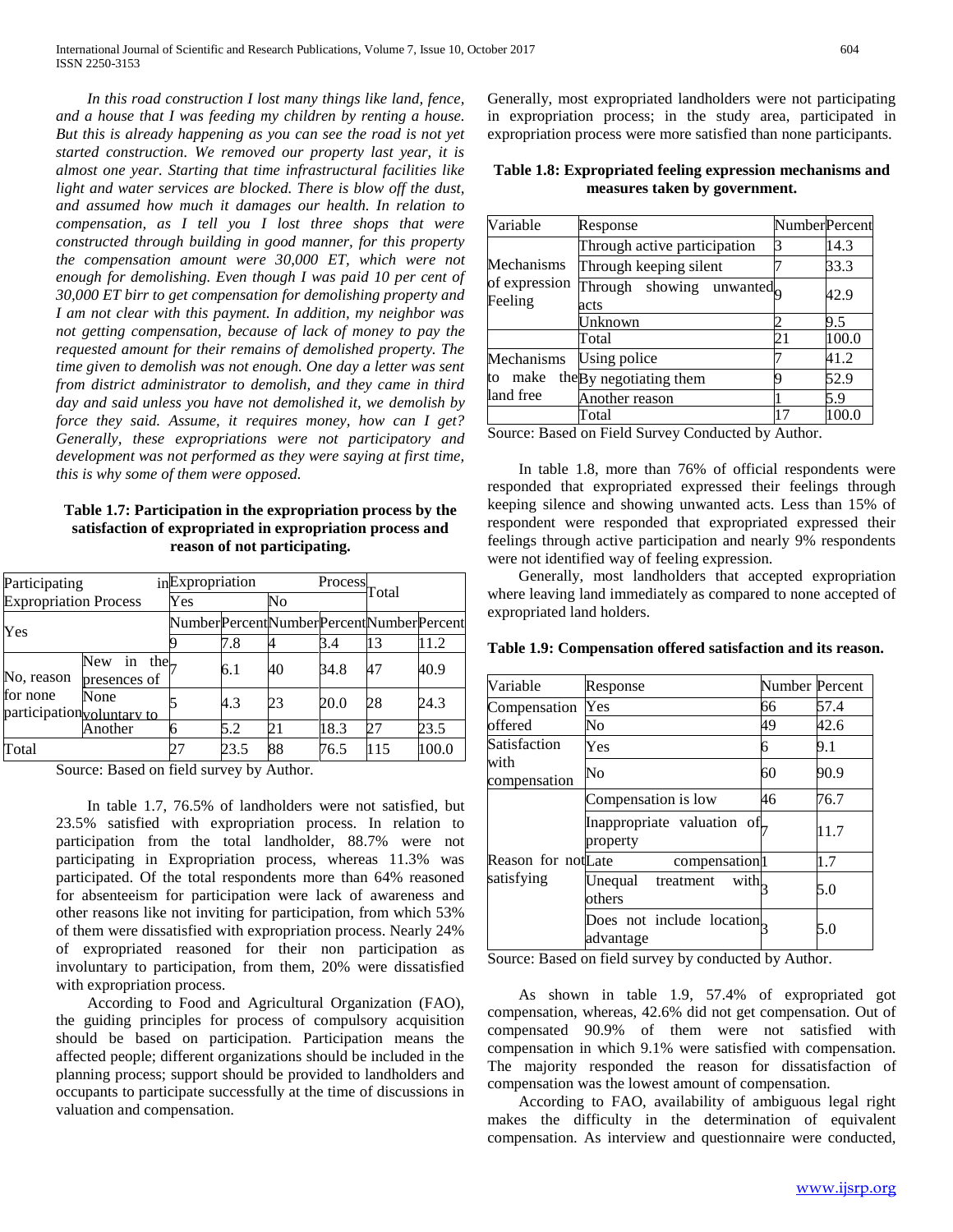from the two project sites, CMC to Wondirade School majority of them received compensation. But in the current site of developed area of the Root school to the Bono Wuha project site, almost all of them did not get compensation.

 In the FDRE constitution of Article 40(8), the government should pay compensation "commensurate to the value of the property" expropriated. In addition proclamation 455/2005 and Directive No 19/2006 declared that compensation for property is based on replacement cost of the property. The value is based on current market value, whereas most of them were not get appropriated compensation that would used in the replacement previously property. Due to this landholders were not satisfied. Mostly, low compensation amount and the inappropriate valuation system were their reason for dissatisfaction of compensation.

**Table 4.14: Types of frequently complain by appealing forms**

|                             | Type of expropriated                |       |                      |     |                     | frequent |                      |      |
|-----------------------------|-------------------------------------|-------|----------------------|-----|---------------------|----------|----------------------|------|
| Forms                       | ofcomplain                          |       |                      |     |                     |          | Total                |      |
| Fully<br>frequent           |                                     |       | Partially            |     | None                |          |                      |      |
| appeals                     | expropriated Expropriate Compensate |       |                      |     |                     |          |                      |      |
|                             | Number %                            |       | Numbe <sup>1</sup> % |     | Number <sup>%</sup> |          | Numbe <sup>[%]</sup> |      |
| $\text{Compensat}\,$<br>ion |                                     | 4.8   | 11                   | 52. |                     | 9.5      | 14                   | 66.7 |
| Involuntar<br>y to leave    |                                     | 14.21 |                      | 4.8 |                     | 4.8      |                      | 23.8 |
| Time<br>sufficiency         |                                     | 0.0   |                      | 4.8 |                     | 4.8      | D                    | 9.5  |
| Total                       |                                     | 19    | 13                   | 70  |                     | 19       | 21                   | 100  |

Source: Based on Field Survey by Author.

 In the study area, 52.3% were responded that most frequented complaint for road construction was partial expropriated and their appeal forms were compensation related. 19% were fully expropriated were frequently complaining, of them, 14.2% were responded that the forms of appeal were involuntary to leave the land/ area. The remaining 19% were responded that the type of frequently complain were none compensated; from which more than 9% were complaining due to compensation. Appeal form due to time sufficiency to leave the land was insignificant because of more stress on compensation.

 In compensation and the expropriation issue majority were appealed to government offices and from the compliant most of them were found in the newly settled area of the ROOT school to BONO WUHA. As described above, most of them were not gain compensation because, the area was currently settled and some of them were expropriated for the second time that was expropriated from previously road construction in other sites.

The expropriated were not satisfied by their respond and their final decision was keeping silent, and performs what they required to do. In addition, as data collected from officials and interview were conducted; expropriated landholders have shown unwanted acts like insulting and saying who touch my property. The district administrators and urban development and renewal office manager representative responded that some landholders were opposed expropriation.

## VII. RULES AND REGULATION

 The interviewed key informant in relation to rule and regulation were Urban Development and Renewal Office manager representative, Addis Ababa Road Authority, and district executive managers.

 The rules they were used for expropriation and compensation were proclamation no 455/2005 and Directive 19/2006 mainly they were used directive 19/2006, which were formulated by Addis Ababa City Administration Cabinet that clarify Proclamation No 455/2005. As interview performed in the field survey directive were not fully effective because the amount of compensation were made expropriated to appeal complain. As mentioned in the directive the current amount of cost was determined by Construction Industry Development and Maintenance Authority and Finance and Economic Development Office. The unit cost is not fair and detailed but simple estimation. The other issues in relation to rule were in the two sites, especially at the site of ROOT School to BONO WUHA the landholders were currently settled and most of them were discarded from compensation. These were due to their property were not seen by GIS and did not have a building plan, which the directives were declared and neglected those landholder settled after 1997.

 In Addition the directives were not considered the current Sub City development because these areas were transition zone and there were many settlers. In relation to compensation, the directive declared that compensation for expropriated should be based on current building inputs and labor cost, here the current cost were based on an annual study from Construction, Industrial Development Authority and Finance and Economic Development Bureau. But the biggest challenge was the general description cost and unfair cost given for them. These made to low compensation amount, and highly complaint from expropriated. The issue of implementations of rule was inappropriate in the case of the Yeka Sub City level of expropriation and compensation. The first issues were time given to the expropriated and inappropriate letter description to leave the land. As the directive was declared the authority should receive land from the land holder after 30 days and the letter describes the amount that will be paid, but as described above these were not appropriately implemented. The main and big challengeable issue was inconsistent design and the shortest time given to expropriator from Road Authority.

# VIII. CONCLUSIONS AND RECOMMENDATIONS

# **Conclusions**

 Modern sense of capacity building is increased human, department, institution, and customer satisfaction. Training integrates efficiency and personal satisfaction, formal planning and creativity, result/action orientation and human relationships. In Urban Development and Renewal Office training was delivered for workers, but the majority of their capacities were not built through training due to low frequency delivered to them. Training and satisfaction are directly related. Workers believed that training increased ability and customer satisfaction, and make responsible.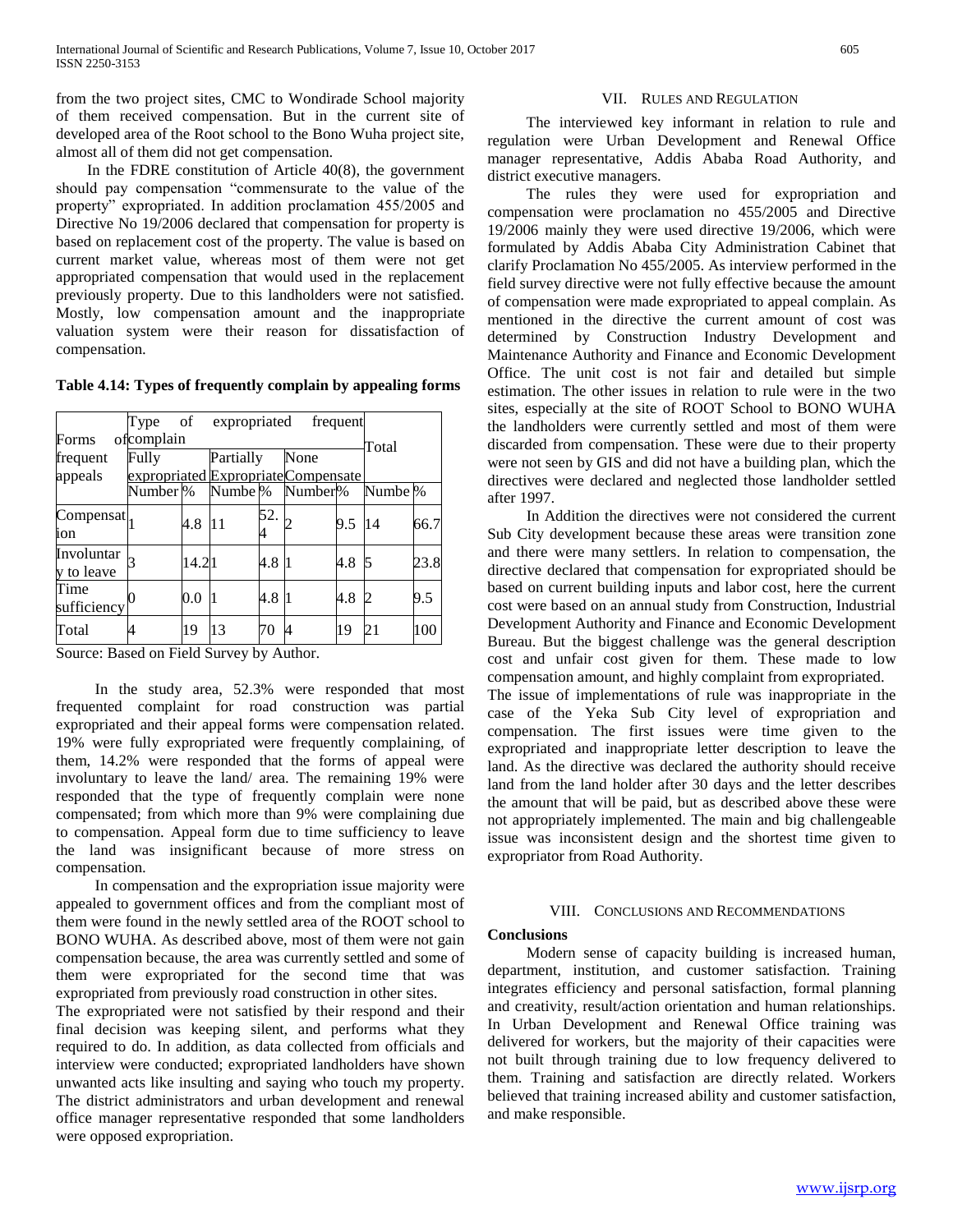Expropriation and compensation for road construction needs involvement of different stakeholder. Issue of expropriation and valuation were performed by Urban Development and Renewal Office, whereas compensation and Design for roads were conducted besides Road Authority. But estimation of unit cost of labor and construction materials for compensation purpose was determined by Construction Industry Development and Maintenance Authority and Finance and Economic Development Bureau.

 There are problems that faced in the work flows like inconsistent design and communication were not addressed problems in the office. The design of the road was changed more than two times. Besides of this, Implementer Authority marked on the landholder's property without making integration to other stakeholders. The time given resulted to burden in the expropriated and expropriators to implement as the rule permits.

Road construction project sites, both fences and house were highly demolished. But the information avail for them was not on time.

 Expropriated landholders were dissatisfied in the expropriation process and the number of participants was low. In these project sites averagely the participants in expropriation process were more satisfied than none participants, which indicates that participation increase satisfaction of expropriated and acceptance of expropriation process.

 Most of the expropriated were getting compensation, but the compensated and none compensated were proportional in number. The amount of compensation was low and the expropriated were appealed to government office, but the complaints were not satisfied.

 The base of rules and regulations for expropriation was proclamation and directives. In the Yeka Sub City for expropriation and compensation the base was Directive 19/2006 and Proclamation 455/2005. The directives were not fully effective. The reason behind it ignores the settled landholders from compensation that were stayed beyond Ten years.

# **Recommendations**

- The office should be built human resource capacity through training.
- The Road Authority should work to integrate with the Urban Development and Renewal Office while performing tasks like marking on the ground.
- Expropriation process should be participatory and it should not be one time worked on the committee's selection and there should be continuous follow up and supervision.
- Awareness creation in the issue of expropriation should be delivered to landholders.
- Compensation amount should be improved and the concerned body should study the unit costs detail and price should be fair.
- As a principle of expropriation, there should be clear law, procedures and fair compensation for expropriated, but the directive left currently settled areas or built after 1997 without compensation. Therefore, the directive should be revised and consider the transitional zone.

 The research recommended for further research, the need to establish an independent office that performs expropriation, valuation and compensation

at one office.

# ACKNOWLEDGMENTS

 Above all, I would like to thank mightily God for His Grace and miraculous acts throughout my entire life and for successful completion of the journal.

 I would like to express my deep whole-hearted gratitude to my Advisor Dr. Gebrechirstos Nuriye for his unreserved support, encouragement, and sacrifice of his precious time to comment and provide valuable support from the very beginning to the end and the accomplishment of the research work.

 I would like to extend my deepest thanks to my father and brothers, Melkamu and Shimelis for their heartfelt assistance and encouragement in dealing with matters.

### **REFERENCES**

- [1] Allen. T. (2000). "*The Acquisition of Property on Just Terms*." 22 Syd LR 35. Available http://www.unswlawjournal.unsw.edu.au/sites/default/files/32\_winnett\_201 0.pdf
- [2] Alterman, R. (2007). *The "Legitimate Public Purpose" for Land Expropriation*. http://www.tkk.fi/Yksikot/Kiinteisto/FIG/pdffiles/Alterman\_presentation.pdf
- [3] Anita KWARTNIK-PRUC and Anna TREMBECKA, (May, 2012). *Analysis of Simplified Mode of Property Acquisition for the Purpose of Road Construction in Poland*. International Federation of Surveyors. Available at:  $\overline{a}$  at: http://www.fig.net/resources/proceedings/fig\_proceedings/fig2012/papers/ts 03g/TS03G\_kwartnikpruc\_trembecka\_et\_al\_5698.pdf
- [4] Belachew Yirsaw (2013). *Expropriation, valuation and compensation in Ethiopia*: A Doctoral Thesis in Real Estate, Planning, Royal Institute of Technology (KTH): Stockholm, Sweden. Available at: (KTH): Stockholm, Sweden. Available at: https://www.kth.se/polopoly\_fs/1.418707!/Menu/general/columncontent/attachment/Fil%201%20Alemu%20final%20main%20text.pdf.
- [5] Daniel. W (2013). *Land and expropriation in Ethiopia*: Doctoral Thesis in Land Law, Royal Institute of Technology (KTH): Stockholm, Sweden. Available at:  $\overline{a}$  at: https://www.kth.se/polopoly\_fs/1.448667!/Menu/general/columncontent/attachment/Thesis%20Final\_Daniel\_2013.pdf
- [6] Daniel W. (2014). *Compensation for Expropriation in Ethiopia and the UK*: a Comparative Analysis: Kuala Lumpur, Malaysia 16--‐21 June 2014 (6821). Availableat:https://www.fig.net/resources/proceedings/fig\_proceedings/fig2

014/papers/TS10D/TS10D\_7419\_abs.pdf

- [7] Denyer-Green, B. (1998). *Compulsory Purchase and Compensation* (5th Ed). Estates Gazette, London.
- [8] Addis Ababa City Administration. (2014). Expropriation of Property for Public Interest Compensation Issue Improved Directive No 19/2006: Addis Ababa, Ethiopia.
- [9] Enemark and Williamson. (2004). *Capacity Building in Land Administration*: A Conceptual Approach. Survey Review 39 (294); 639-50.
- [10] Epstein, R. A. (1985). *Takings, Private Property and the Power of Eminent Domain*, Cambridge, Harvard University Press. Available at: http://www.amazon.com/Takings-Private-Property-Eminent-Domain/dp/0674867297.
- [11] FAO. (2007). Good Governance in Land Tenure and Administration. FAO Land Tenure series No, 9.
- [12] FAO. (2008). *Compulsory Acquisition of Land and Compensation*. FAO Land Tenure Studies 10. Rome: Food and Agriculture Organization of the United Nations. Available at: http://www.fao.org/3/a-i0506e.pdf.
- [13] Jack Harvey and Ernie Jowsey. (2004). *Urban Land Economics* (6th Ed.). New York: Palgrave Macmillan.